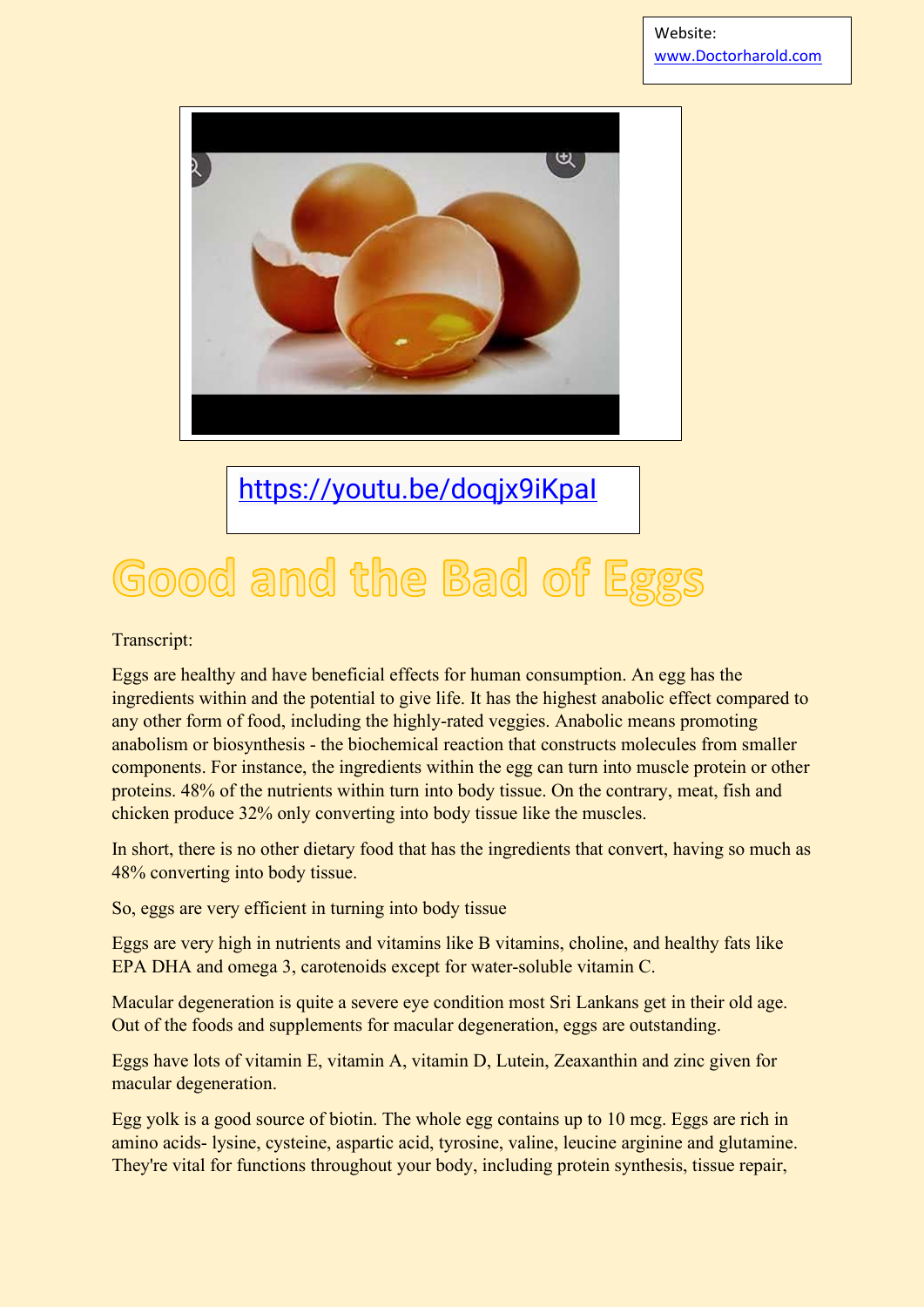and nutrient absorption. Some may also help prevent muscle loss, support recovery after surgery, and improve mood, sleep, and athletic performance.

To maximise biotin intake and ensure safety, always cook eggs before eating them.

It is advisable to consume eggs daily to prevent AMD.

Choline in eggs prevents fatty liver and is suitable for the nervous system. Choline is required to produce acetylcholine, a neurotransmitter that plays a vital role in regulating memory, mood and intelligence ( 33 ). It's also needed for the process of synthesising DNA, which is essential for brain function and development.

Eggs are a part of a healthy diet. As part of a balanced diet, eggs contribute to a healthy digestive tract and can be helpful during acute digestive problems. In addition to being packed with nutrients, eggs are usually easy to digest compared to some other high-protein foods, such as meat and legumes.

The myth that cholesterol in eggs increases blood cholesterol, there is absolutely no data to prove that egg cholesterol increases lousy cholesterol LDL in your blood; in fact, it increases your good cholesterol HDL.

Recent observational studies have found that having eggs may not elevate your risk of heart disease or other risk factors, like inflammation, stiffening of the arteries, and increased blood cholesterol levels.

One small randomised control trial found that when compared with an egg-free high carb breakfast, eating two eggs or a 1/2 cup of liquid eggs for breakfast had no significant effects on the blood cholesterol levels.

Randomised controlled trials in people with diabetes have found that eating 6–12 eggs per week didn't negatively impact total blood cholesterol levels or heart disease risk factors. Instead, it increased HDL cholesterol.

However, genetic factors and family histories can influence blood cholesterol levels after eating many eggs.

If your diet is relatively low in cholesterol, you may consider having more eggs. However, if your diet is higher in cholesterol, it is advised to limit your egg intake.

For a healthy adult with a normal cholesterol range and no significant underlying risk of heart disease, some research suggests that having 1–2 eggs per day can be safe. It may even be healthy and beneficial for your heart health.

One study of around 200,000 U.S. veterans linked eating just one egg per day with a slightly increased risk of heart attacks. The impact was most substantial in those with diabetes or obesity, suggesting that overall health influences the number of eggs that are safe to eat.

Regardless of egg intake, heart disease increases as you age due to specific changes like fat buildup and stiffening of the arteries. Therefore, it's essential to consider your overall health status when deciding about the quantities of eggs that are safe to eat.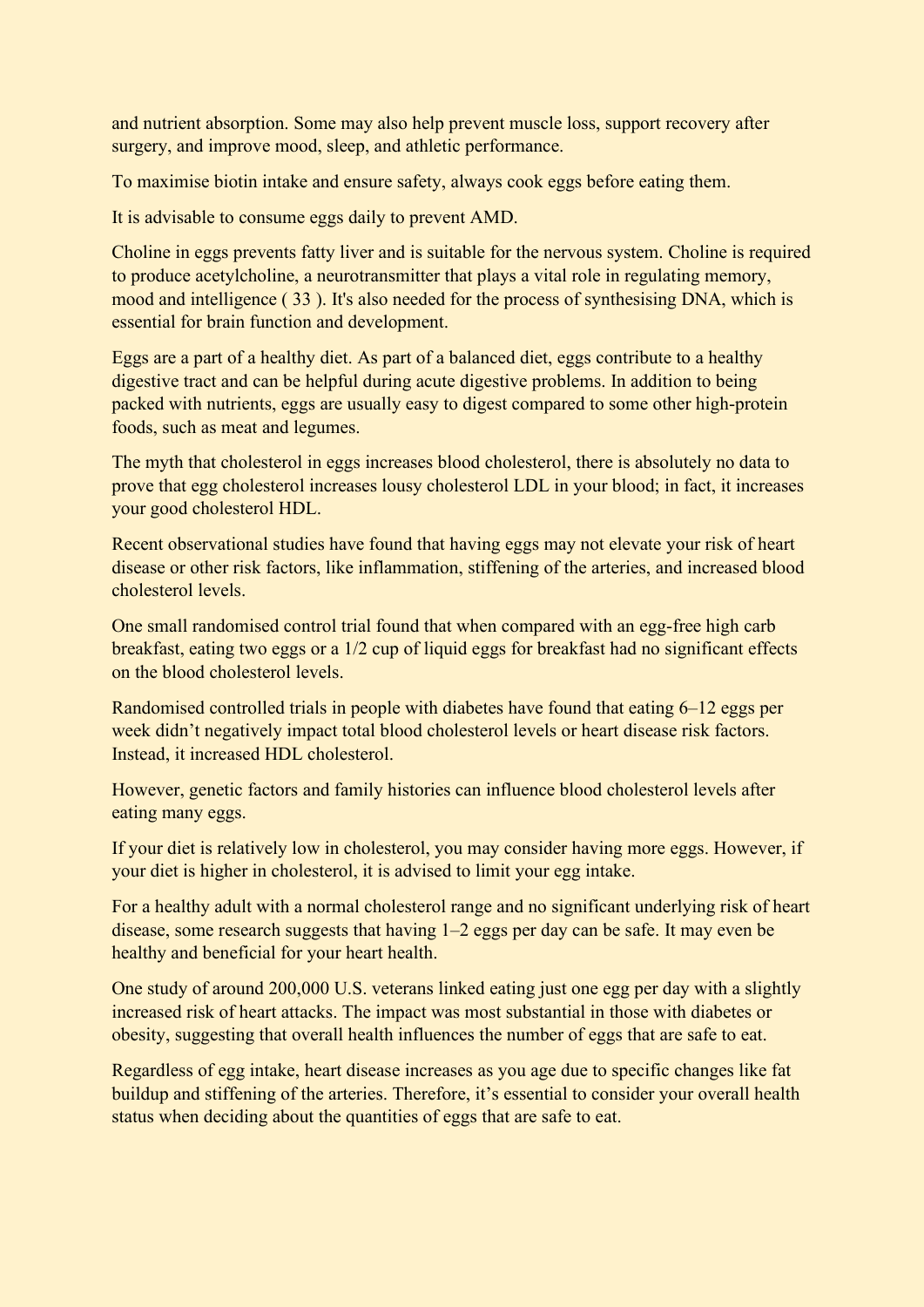If you have high LDL cholesterol levels, are overweight or obese, have a disease like diabetes, or have a family history of heart disease, it might be best to consume only one egg a day or 4 to 5 eggs weekly.

Is it better to eat only egg whites?

On average, one large egg consists of around 200 mg of cholesterol. The cholesterol is mainly concentrated in the yolk. Therefore, some people eat only egg whites to lower their cholesterol while still taking an excellent lean protein source.

But yolk is also packed with iron, vitamin D, carotenoids, and more. There isn't much study to support eating only egg whites in healthy individuals. In fact, by missing the yolk, you might miss out on many health benefits eggs offer.

Eggs and the gut microbiome

An emerging area of science is exploring the link between egg consumption and the microbes living within our gut. Some nutrients we eat are digested and absorbed in the small intestine, while others are delivered to the colon, where microbes convert them into compounds that impact human health.

An emerging risk factor for heart disease is a compound called trimethylamine-n-oxide or TMAO. Studies have shown that people with the highest blood levels of TMAO have a 62% increased risk of heart attack or stroke than those with the lowest levels of TMAO.

Trimethylamine produced in your gut microbes before being transported to the liver is converted into trimethylamine-n-oxide TMAO.

TMAO in the blood originates from the microbiome. Some microbes can convert choline and carnitine into a compound called TMA, or trimethylamine. This is then absorbed and restored in the liver to TMAO.

Eggs are the richest dietary source of choline. Until recently, if someone's microbiome contained lots of microbes with the capacity to produce TMA, they were advised to limit their consumption of eggs. However, numerous research studies have confirmed that egg consumption does not lead to increased blood levels of TMAO3.

## Bad effects of eggs

The fat and cholesterol found in eggs can harm heart health and lead to diabetes and prostate and colorectal cancers.

About 60% of the calories in eggs are from fat—much of which is saturated fat. Eggs are also loaded with cholesterol—about 200 milligrams for an average-sized egg. That's more than double the amount in a Big Mac. Fat and cholesterol contribute to heart disease.

A 2021 study found that the addition of half an egg per day was associated with more deaths from heart disease, cancer, and all causes. For every 300 milligrams of dietary cholesterol consumed per day, mortality risk increased 24%. A study published in JAMA found that each 300-milligram dose of dietary cholesterol was associated with an increased risk for cardiovascular disease and mortality by 17% and 18%, respectively. When it came to eggs, each half egg caused a 6% and 8% increased risk, respectively. A study in the Canadian